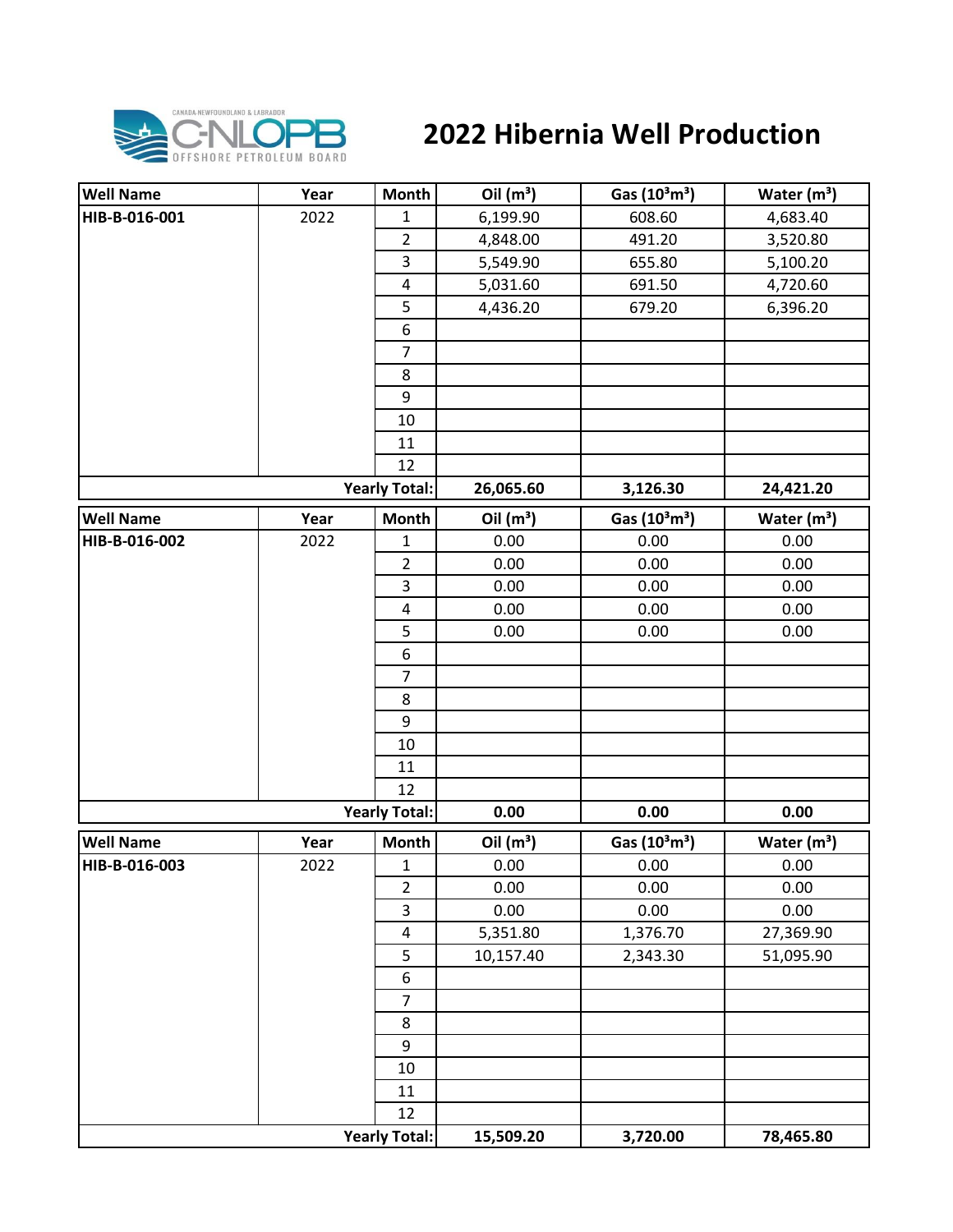| <b>Well Name</b>     | Year | Month | Oil $(m^3)$ | Gas $(10^3 \text{m}^3)$ | Water $(m^3)$ |
|----------------------|------|-------|-------------|-------------------------|---------------|
| HIB-B-016-004-Y      | 2022 | 1     | 533.60      | 104.80                  | 3,045.60      |
|                      |      | 2     | 0.00        | 0.00                    | 0.00          |
|                      |      | 3     | 11,052.20   | 1,591.10                | 26,356.30     |
|                      |      | 4     | 10,790.60   | 1,587.90                | 25,521.00     |
|                      |      | 5     | 16,314.30   | 2,915.30                | 53,623.20     |
|                      |      | 6     |             |                         |               |
|                      |      | 7     |             |                         |               |
|                      |      | 8     |             |                         |               |
|                      |      | 9     |             |                         |               |
|                      |      | 10    |             |                         |               |
|                      |      | 11    |             |                         |               |
|                      |      | 12    |             |                         |               |
| <b>Yearly Total:</b> |      |       | 38,690.70   | 6,199.10                | 108,546.10    |

| <b>Well Name</b>     | Year | Month          | Oil $(m^3)$ | Gas (10 <sup>3</sup> m <sup>3</sup> ) | Water $(m^3)$ |
|----------------------|------|----------------|-------------|---------------------------------------|---------------|
| HIB-B-016-005-Z      | 2022 | 1              | 0.00        | 0.00                                  | 0.00          |
|                      |      | $\overline{2}$ | 0.00        | 0.00                                  | 0.00          |
|                      |      | 3              | 0.00        | 0.00                                  | 0.00          |
|                      |      | 4              | 0.00        | 0.00                                  | 0.00          |
|                      |      | 5              | 0.00        | 0.00                                  | 0.00          |
|                      |      | 6              |             |                                       |               |
|                      |      | $\overline{7}$ |             |                                       |               |
|                      |      | 8              |             |                                       |               |
|                      |      | 9              |             |                                       |               |
|                      |      | 10             |             |                                       |               |
|                      |      | 11             |             |                                       |               |
|                      |      | 12             |             |                                       |               |
| <b>Yearly Total:</b> |      |                | 0.00        | 0.00                                  | 0.00          |

| <b>Well Name</b>     | Year | Month          | Oil $(m^3)$ | Gas $(10^3 \text{m}^3)$ | Water $(m^3)$ |
|----------------------|------|----------------|-------------|-------------------------|---------------|
| HIB-B-016-008        | 2022 | 1              | 6,926.10    | 17,834.30               | 202.40        |
|                      |      | $\overline{2}$ | 0.00        | 0.00                    | 0.00          |
|                      |      | 3              | 0.00        | 0.00                    | 0.00          |
|                      |      | 4              | 1,635.30    | 5,903.30                | 31.90         |
|                      |      | 5              | 2,184.20    | 8,316.90                | 31.30         |
|                      |      | 6              |             |                         |               |
|                      |      | 7              |             |                         |               |
|                      |      | 8              |             |                         |               |
|                      |      | 9              |             |                         |               |
|                      |      | 10             |             |                         |               |
|                      |      | 11             |             |                         |               |
|                      |      | 12             |             |                         |               |
| <b>Yearly Total:</b> |      | 10,745.60      | 32,054.50   | 265.60                  |               |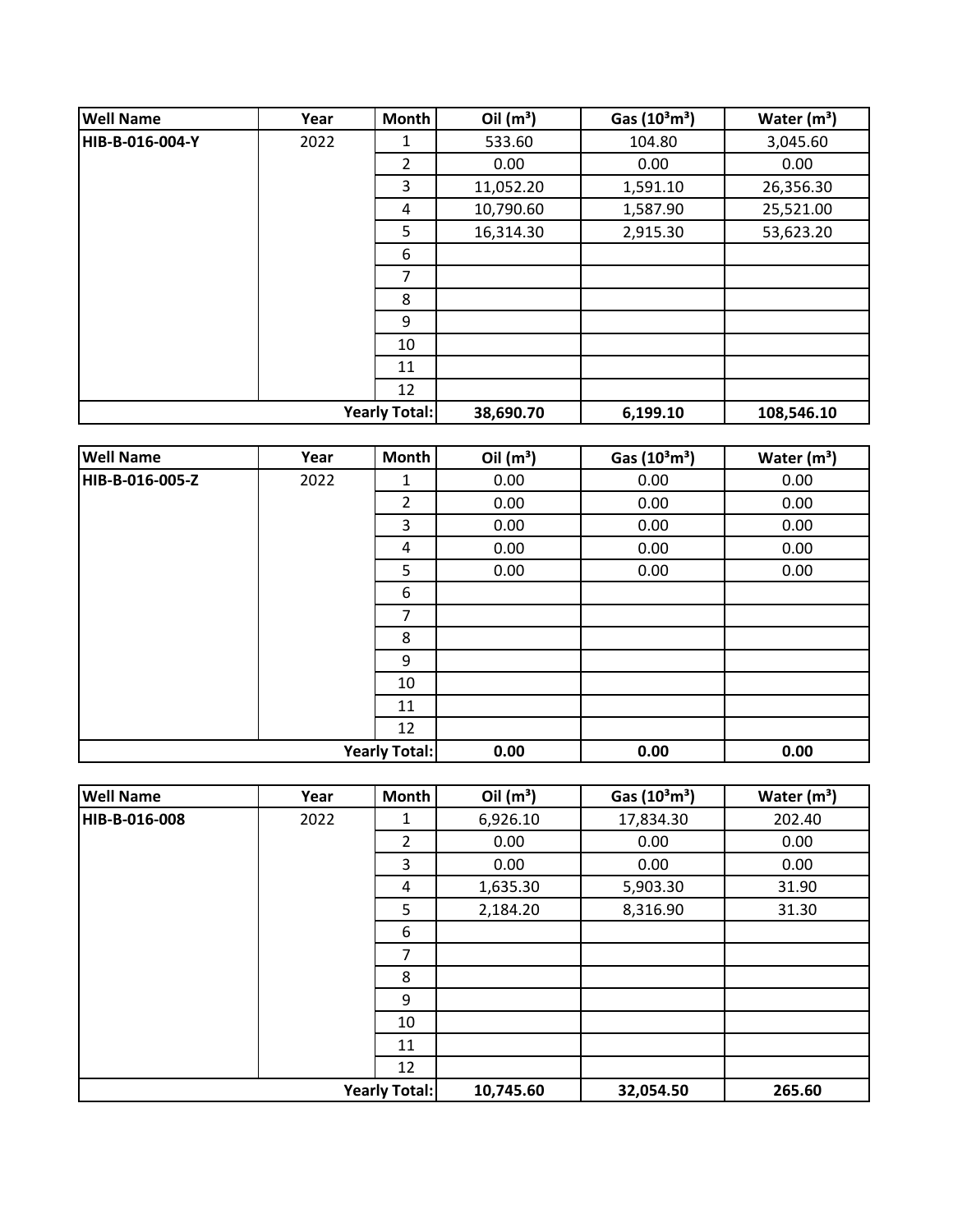| <b>Well Name</b> | Year | Month                   | Oil $(m^3)$ | Gas (10 <sup>3</sup> m <sup>3</sup> ) | Water $(m^3)$ |
|------------------|------|-------------------------|-------------|---------------------------------------|---------------|
| HIB-B-016-011-Z  | 2022 | 1                       | 8,454.50    | 1,993.10                              | 576.00        |
|                  |      | $\overline{2}$          | 11,882.60   | 2,685.30                              | 2,085.30      |
|                  |      | 3                       | 6,986.60    | 1,576.80                              | 1,019.70      |
|                  |      | $\pmb{4}$               | 1,121.00    | 258.60                                | 162.30        |
|                  |      | 5                       | 9,064.70    | 2,150.40                              | 1,305.10      |
|                  |      | 6                       |             |                                       |               |
|                  |      | $\overline{7}$          |             |                                       |               |
|                  |      | 8                       |             |                                       |               |
|                  |      | 9                       |             |                                       |               |
|                  |      | 10                      |             |                                       |               |
|                  |      | 11                      |             |                                       |               |
|                  |      | 12                      |             |                                       |               |
|                  |      | <b>Yearly Total:</b>    | 37,509.40   | 8,664.20                              | 5,148.40      |
|                  |      |                         |             |                                       |               |
| <b>Well Name</b> | Year | <b>Month</b>            | Oil $(m^3)$ | Gas (10 <sup>3</sup> m <sup>3</sup> ) | Water $(m3)$  |
| HIB-B-016-013-Z  | 2022 | 1                       | 9,010.60    | 1,859.20                              | 32,682.60     |
|                  |      | $\overline{2}$          | 9,760.30    | 1,974.90                              | 32,887.50     |
|                  |      | $\overline{\mathbf{3}}$ | 8,995.40    | 1,985.80                              | 38,937.40     |
|                  |      | $\pmb{4}$               | 7,862.60    | 1,796.40                              | 37,634.00     |
|                  |      | 5                       | 7,407.20    | 1,827.20                              | 41,777.80     |
|                  |      | 6                       |             |                                       |               |
|                  |      | $\overline{7}$          |             |                                       |               |
|                  |      | 8                       |             |                                       |               |
|                  |      | 9                       |             |                                       |               |
|                  |      | 10                      |             |                                       |               |
|                  |      | 11                      |             |                                       |               |
|                  |      | 12                      |             |                                       |               |
|                  |      | <b>Yearly Total:</b>    | 43,036.10   | 9,443.50                              | 183,919.30    |

| <b>Well Name</b>     | Year | Month          | Oil $(m^3)$ | Gas $(10^3 \text{m}^3)$ | Water $(m3)$ |
|----------------------|------|----------------|-------------|-------------------------|--------------|
| HIB-B-016-014-WV     | 2022 | 1              | 18,696.80   | 24,600.80               | 134.60       |
|                      |      | $\mathcal{L}$  | 15,856.90   | 21,520.30               | 136.80       |
|                      |      | 3              | 16,924.70   | 24,139.70               | 194.00       |
|                      |      | 4              | 16,405.40   | 24,767.90               | 203.90       |
|                      |      | 5              | 18,214.50   | 29,724.30               | 124.20       |
|                      |      | 6              |             |                         |              |
|                      |      | $\overline{7}$ |             |                         |              |
|                      |      | 8              |             |                         |              |
|                      |      | 9              |             |                         |              |
|                      |      | 10             |             |                         |              |
|                      |      | 11             |             |                         |              |
|                      |      | 12             |             |                         |              |
| <b>Yearly Total:</b> |      | 86,098.30      | 124,753.00  | 793.50                  |              |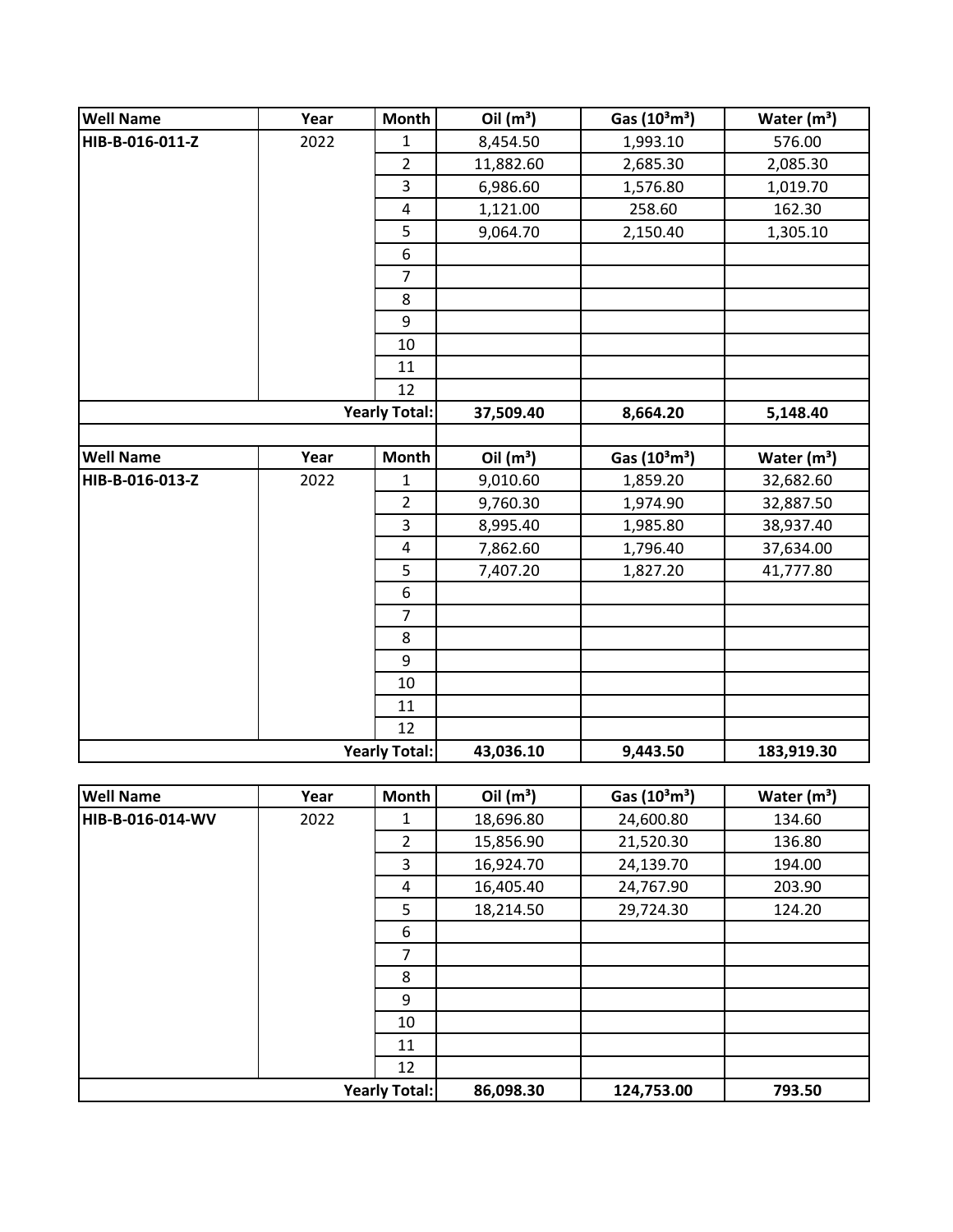| <b>Well Name</b> | Year | Month                | Oil $(m^3)$ | Gas $(10^3 \text{m}^3)$ | Water $(m^3)$ |
|------------------|------|----------------------|-------------|-------------------------|---------------|
| HIB-B-016-017-Z  | 2022 | 1                    | 7,829.20    | 1,352.70                | 7,272.40      |
|                  |      | 2                    | 7,190.30    | 1,114.70                | 9,453.60      |
|                  |      | 3                    | 8,472.90    | 1,225.30                | 8,742.40      |
|                  |      | 4                    | 7,305.80    | 1,031.90                | 8,458.70      |
|                  |      | 5                    | 7,985.60    | 1,553.40                | 10,502.90     |
|                  |      | 6                    |             |                         |               |
|                  |      | 7                    |             |                         |               |
|                  |      | 8                    |             |                         |               |
|                  |      | 9                    |             |                         |               |
|                  |      | 10                   |             |                         |               |
|                  |      | 11                   |             |                         |               |
|                  |      | 12                   |             |                         |               |
|                  |      | <b>Yearly Total:</b> | 38,783.80   | 6,278.00                | 44,430.00     |

| <b>Well Name</b>     | Year | Month          | Oil $(m^3)$ | Gas $(10^3 \text{m}^3)$ | Water $(m^3)$ |
|----------------------|------|----------------|-------------|-------------------------|---------------|
| HIB-B-016-018        | 2022 | 1              | 9,202.90    | 20,956.60               | 145.60        |
|                      |      | $\overline{2}$ | 11,071.20   | 35,918.60               | 45.10         |
|                      |      | 3              | 4,251.80    | 5,347.40                | 24.20         |
|                      |      | 4              | 13,987.90   | 19,398.70               | 82.30         |
|                      |      | 5              | 11,704.40   | 23,629.50               | 54.70         |
|                      |      | 6              |             |                         |               |
|                      |      | 7              |             |                         |               |
|                      |      | 8              |             |                         |               |
|                      |      | 9              |             |                         |               |
|                      |      | 10             |             |                         |               |
|                      |      | 11             |             |                         |               |
|                      |      | 12             |             |                         |               |
| <b>Yearly Total:</b> |      |                | 50,218.20   | 105,250.80              | 351.90        |

| <b>Well Name</b>     | Year | Month          | Oil $(m^3)$ | Gas (10 <sup>3</sup> m <sup>3</sup> ) | Water $(m^3)$ |
|----------------------|------|----------------|-------------|---------------------------------------|---------------|
| HIB-B-016-019-Z      | 2022 | 1              | 9,089.70    | 916.10                                | 41,476.50     |
|                      |      | $\overline{2}$ | 6,978.20    | 704.00                                | 29,849.40     |
|                      |      | 3              | 8,817.00    | 897.30                                | 34,212.60     |
|                      |      | 4              | 7,764.20    | 803.40                                | 29,345.00     |
|                      |      | 5              | 7,784.30    | 829.60                                | 33,333.60     |
|                      |      | 6              |             |                                       |               |
|                      |      | 7              |             |                                       |               |
|                      |      | 8              |             |                                       |               |
|                      |      | 9              |             |                                       |               |
|                      |      | 10             |             |                                       |               |
|                      |      | 11             |             |                                       |               |
|                      |      | 12             |             |                                       |               |
| <b>Yearly Total:</b> |      | 40,433.40      | 4,150.40    | 168,217.10                            |               |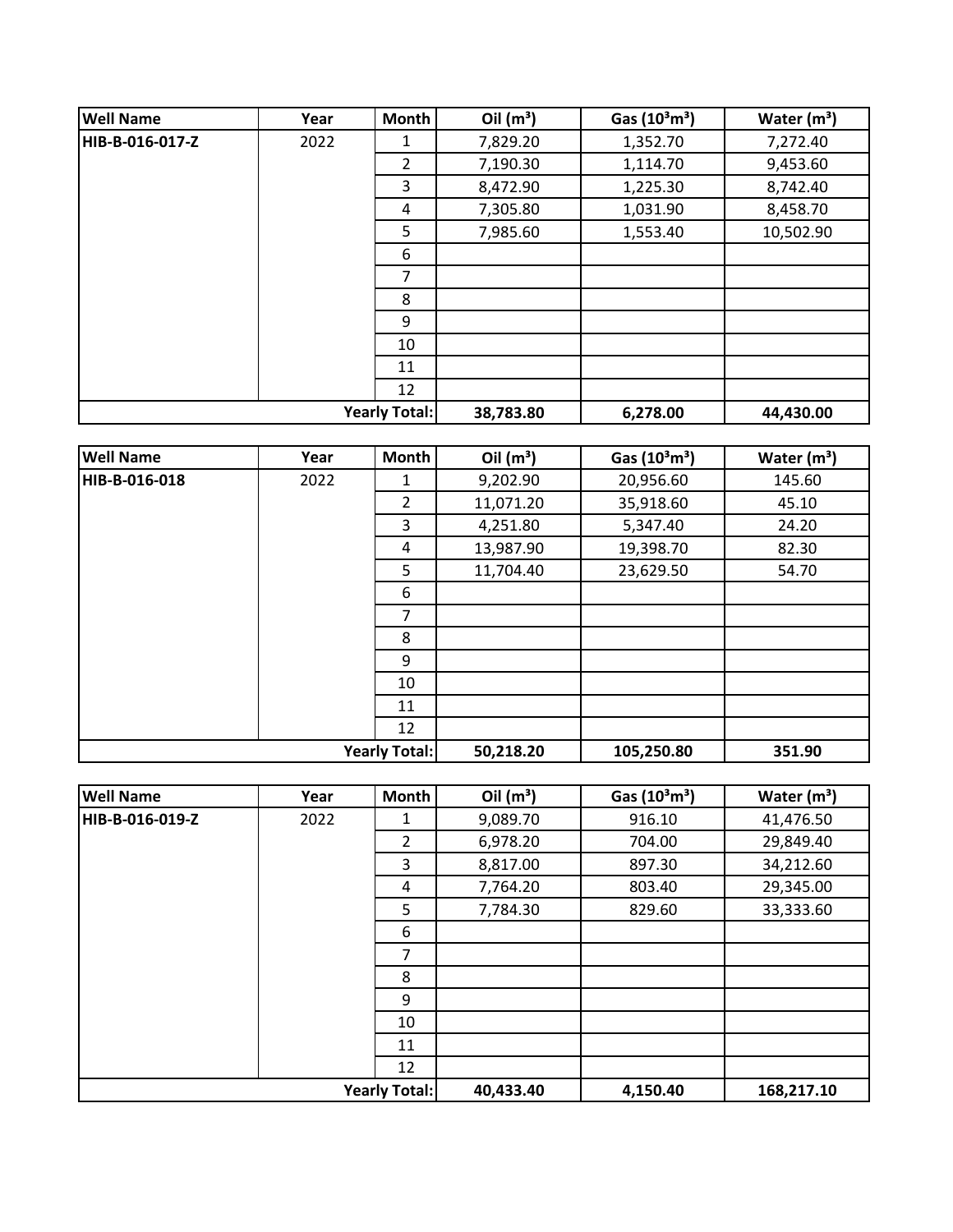| <b>Well Name</b> | Year | <b>Month</b>         | Oil $(m^3)$ | Gas $(10^3 \text{m}^3)$ | Water $(m^3)$ |
|------------------|------|----------------------|-------------|-------------------------|---------------|
| HIB-B-016-022-Z  | 2022 | 1                    | 4,337.80    | 190.00                  | 32.80         |
|                  |      | 2                    | 113.00      | 5.50                    | 0.80          |
|                  |      | 3                    | 0.00        | 0.00                    | 0.00          |
|                  |      | 4                    | 822.70      | 41.40                   | 6.20          |
|                  |      | 5                    | 0.00        | 0.00                    | 0.00          |
|                  |      | 6                    |             |                         |               |
|                  |      | 7                    |             |                         |               |
|                  |      | 8                    |             |                         |               |
|                  |      | 9                    |             |                         |               |
|                  |      | 10                   |             |                         |               |
|                  |      | 11                   |             |                         |               |
|                  |      | 12                   |             |                         |               |
|                  |      | <b>Yearly Total:</b> | 5,273.50    | 236.90                  | 39.80         |

| <b>Well Name</b>     | Year | Month          | Oil $(m^3)$ | Gas (10 <sup>3</sup> m <sup>3</sup> ) | Water $(m^3)$ |
|----------------------|------|----------------|-------------|---------------------------------------|---------------|
| HIB-B-016-023        | 2022 | 1              | 13,413.80   | 1,609.90                              | 34,557.40     |
|                      |      | $\overline{2}$ | 11,347.80   | 1,180.70                              | 33,963.60     |
|                      |      | 3              | 10,916.40   | 1,165.60                              | 35,709.20     |
|                      |      | 4              | 6,215.40    | 706.70                                | 21,523.10     |
|                      |      | 5              | 10,459.80   | 1,210.80                              | 32,606.70     |
|                      |      | 6              |             |                                       |               |
|                      |      | $\overline{7}$ |             |                                       |               |
|                      |      | 8              |             |                                       |               |
|                      |      | 9              |             |                                       |               |
|                      |      | 10             |             |                                       |               |
|                      |      | 11             |             |                                       |               |
|                      |      | 12             |             |                                       |               |
| <b>Yearly Total:</b> |      |                | 52,353.20   | 5,873.70                              | 158,360.00    |

| <b>Well Name</b> | Year | <b>Month</b>         | Oil $(m^3)$ | Gas (10 <sup>3</sup> m <sup>3</sup> ) | Water $(m^3)$ |
|------------------|------|----------------------|-------------|---------------------------------------|---------------|
| HIB-B-016-024-Z  | 2022 | 1                    | 42,069.90   | 4,939.20                              | 5,961.00      |
|                  |      | $\overline{2}$       | 35,532.90   | 3,816.20                              | 5,869.40      |
|                  |      | 3                    | 39,004.10   | 4,333.90                              | 4,737.20      |
|                  |      | 4                    | 38,714.30   | 4,697.10                              | 5,385.80      |
|                  |      | 5                    | 40,802.40   | 5,233.20                              | 6,822.40      |
|                  |      | 6                    |             |                                       |               |
|                  |      | 7                    |             |                                       |               |
|                  |      | 8                    |             |                                       |               |
|                  |      | 9                    |             |                                       |               |
|                  |      | 10                   |             |                                       |               |
|                  |      | 11                   |             |                                       |               |
|                  |      | 12                   |             |                                       |               |
|                  |      | <b>Yearly Total:</b> | 196,123.60  | 23,019.60                             | 28,775.80     |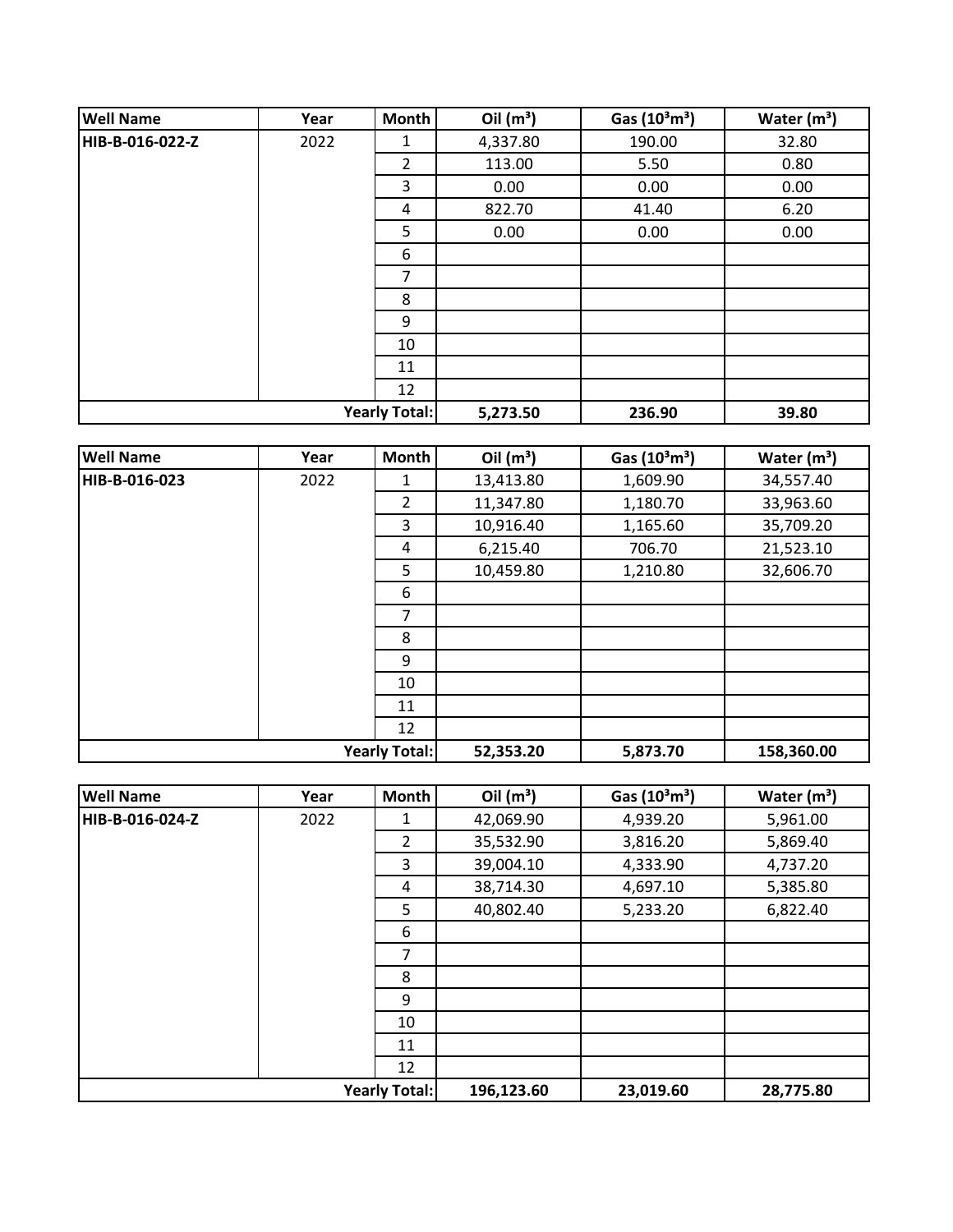| <b>Well Name</b> | Year | <b>Month</b>         | Oil $(m^3)$ | Gas $(10^3 \text{m}^3)$ | Water $(m^3)$ |
|------------------|------|----------------------|-------------|-------------------------|---------------|
| HIB-B-016-028-Z  | 2022 | 1                    | 9,204.60    | 20,081.40               | 124.00        |
|                  |      | $\overline{2}$       | 11,422.60   | 27,827.20               | 109.20        |
|                  |      | 3                    | 8,775.30    | 21,891.30               | 96.10         |
|                  |      | 4                    | 246.20      | 627.80                  | 2.60          |
|                  |      | 5                    | 606.40      | 1,590.10                | 6.50          |
|                  |      | 6                    |             |                         |               |
|                  |      | 7                    |             |                         |               |
|                  |      | 8                    |             |                         |               |
|                  |      | 9                    |             |                         |               |
|                  |      | 10                   |             |                         |               |
|                  |      | 11                   |             |                         |               |
|                  |      | 12                   |             |                         |               |
|                  |      | <b>Yearly Total:</b> | 30,255.10   | 72,017.80               | 338.40        |

| <b>Well Name</b>     | Year | <b>Month</b> | Oil $(m^3)$ | Gas $(10^3 \text{m}^3)$ | Water $(m^3)$ |
|----------------------|------|--------------|-------------|-------------------------|---------------|
| HIB-B-016-029        | 2022 | 1            | 26,969.30   | 48,746.00               | 301.20        |
|                      |      | 2            | 13,672.00   | 23,828.60               | 87.40         |
|                      |      | 3            | 19,863.70   | 37,707.90               | 205.80        |
|                      |      | 4            | 17,868.80   | 35,176.20               | 210.70        |
|                      |      | 5            | 10,877.30   | 22,036.10               | 188.00        |
|                      |      | 6            |             |                         |               |
|                      |      | 7            |             |                         |               |
|                      |      | 8            |             |                         |               |
|                      |      | 9            |             |                         |               |
|                      |      | 10           |             |                         |               |
|                      |      | 11           |             |                         |               |
|                      |      | 12           |             |                         |               |
| <b>Yearly Total:</b> |      | 89,251.10    | 167,494.80  | 993.10                  |               |

| <b>Well Name</b>     | Year | Month          | Oil $(m^3)$ | Gas $(10^3 \text{m}^3)$ | Water $(m^3)$ |
|----------------------|------|----------------|-------------|-------------------------|---------------|
| HIB-B-016-030-Y      | 2022 | 1              | 4,398.30    | 343.20                  | 20.60         |
|                      |      | $\overline{2}$ | 4,850.80    | 497.60                  | 72.20         |
|                      |      | 3              | 5,546.20    | 523.20                  | 31.60         |
|                      |      | 4              | 5,178.40    | 491.90                  | 31.10         |
|                      |      | 5              | 5,186.50    | 474.30                  | 123.20        |
|                      |      | 6              |             |                         |               |
|                      |      | 7              |             |                         |               |
|                      |      | 8              |             |                         |               |
|                      |      | 9              |             |                         |               |
|                      |      | 10             |             |                         |               |
|                      |      | 11             |             |                         |               |
|                      |      | 12             |             |                         |               |
| <b>Yearly Total:</b> |      |                | 25,160.20   | 2,330.20                | 278.70        |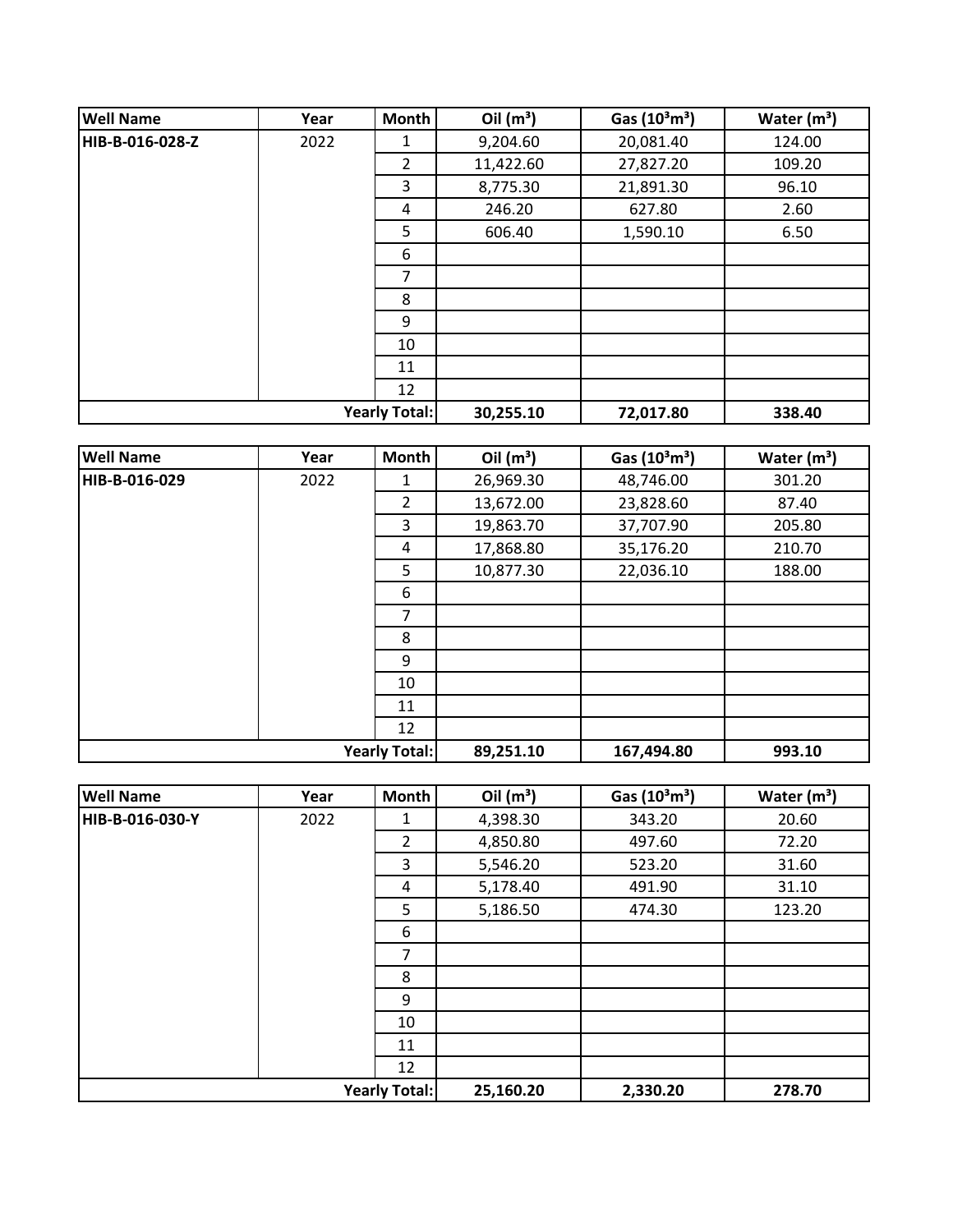| <b>Well Name</b>     | Year | <b>Month</b> | Oil $(m^3)$ | Gas $(10^3 \text{m}^3)$ | Water $(m3)$ |
|----------------------|------|--------------|-------------|-------------------------|--------------|
| HIB-B-016-032-Y      | 2022 | 1            | 17,801.80   | 2,308.70                | 23,561.80    |
|                      |      | 2            | 20,848.20   | 2,500.70                | 25,634.20    |
|                      |      | 3            | 21,681.20   | 2,587.30                | 30,564.30    |
|                      |      | 4            | 18,687.60   | 2,262.60                | 28,310.60    |
|                      |      | 5            | 17,172.70   | 2,221.70                | 26,568.40    |
|                      |      | 6            |             |                         |              |
|                      |      | 7            |             |                         |              |
|                      |      | 8            |             |                         |              |
|                      |      | 9            |             |                         |              |
|                      |      | 10           |             |                         |              |
|                      |      | 11           |             |                         |              |
|                      |      | 12           |             |                         |              |
| <b>Yearly Total:</b> |      |              | 96,191.50   | 11,881.00               | 134,639.30   |

| <b>Well Name</b>     | Year | <b>Month</b>   | Oil $(m^3)$ | Gas (10 <sup>3</sup> m <sup>3</sup> ) | Water $(m^3)$ |
|----------------------|------|----------------|-------------|---------------------------------------|---------------|
| HIB-B-016-033        | 2022 | 1              | 4,677.40    | 1,496.50                              | 42,020.30     |
|                      |      | $\overline{2}$ | 4,473.70    | 1,022.41                              | 65,969.50     |
|                      |      | 3              | 2,674.30    | 617.70                                | 39,979.70     |
|                      |      | 4              | 0.00        | 0.00                                  | 0.00          |
|                      |      | 5              | 0.00        | 0.00                                  | 0.00          |
|                      |      | 6              |             |                                       |               |
|                      |      | 7              |             |                                       |               |
|                      |      | 8              |             |                                       |               |
|                      |      | 9              |             |                                       |               |
|                      |      | 10             |             |                                       |               |
|                      |      | 11             |             |                                       |               |
|                      |      | 12             |             |                                       |               |
| <b>Yearly Total:</b> |      |                | 11,825.40   | 3,136.61                              | 147,969.50    |

| <b>Well Name</b>     | Year | Month          | Oil $(m^3)$ | Gas $(10^3 \text{m}^3)$ | Water $(m^3)$ |
|----------------------|------|----------------|-------------|-------------------------|---------------|
| HIB-B-016-034-Y      | 2022 | 1              | 0.00        | 0.00                    | 0.00          |
|                      |      | $\overline{2}$ | 0.00        | 0.00                    | 0.00          |
|                      |      | 3              | 0.00        | 0.00                    | 0.00          |
|                      |      | 4              | 0.00        | 0.00                    | 0.00          |
|                      |      | 5              | 0.00        | 0.00                    | 0.00          |
|                      |      | 6              |             |                         |               |
|                      |      | 7              |             |                         |               |
|                      |      | 8              |             |                         |               |
|                      |      | 9              |             |                         |               |
|                      |      | 10             |             |                         |               |
|                      |      | 11             |             |                         |               |
|                      |      | 12             |             |                         |               |
| <b>Yearly Total:</b> |      | 0.00           | 0.00        | 0.00                    |               |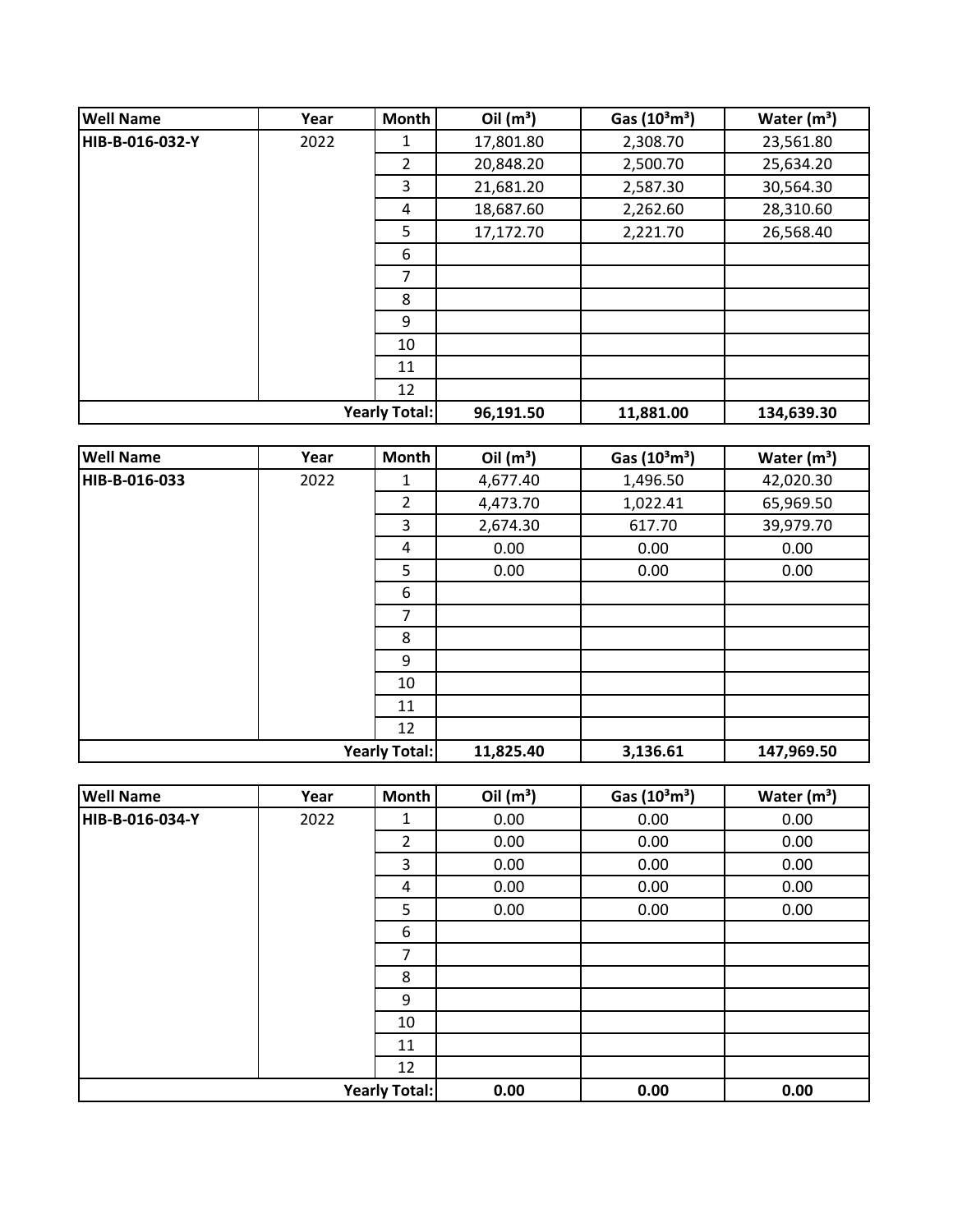| <b>Well Name</b> | Year | <b>Month</b>         | Oil $(m^3)$ | Gas $(10^3 \text{m}^3)$ | Water $(m^3)$ |
|------------------|------|----------------------|-------------|-------------------------|---------------|
| HIB-B-016-040    | 2022 | 1                    | 0.00        | 0.00                    | 0.00          |
|                  |      | 2                    | 4,158.50    | 2,726.20                | 5.90          |
|                  |      | 3                    | 28,970.00   | 33,217.80               | 128.00        |
|                  |      | 4                    | 27,114.60   | 32,127.80               | 121.90        |
|                  |      | 5                    | 24,162.00   | 37,024.70               | 143.10        |
|                  |      | 6                    |             |                         |               |
|                  |      | 7                    |             |                         |               |
|                  |      | 8                    |             |                         |               |
|                  |      | 9                    |             |                         |               |
|                  |      | 10                   |             |                         |               |
|                  |      | 11                   |             |                         |               |
|                  |      | 12                   |             |                         |               |
|                  |      | <b>Yearly Total:</b> | 84,405.10   | 105,096.50              | 398.90        |

| <b>Well Name</b>     | Year | <b>Month</b>   | Oil $(m^3)$ | Gas $(10^3 \text{m}^3)$ | Water $(m^3)$ |
|----------------------|------|----------------|-------------|-------------------------|---------------|
| HIB-B-016-041-Z      | 2022 | $\mathbf{1}$   | 11,160.60   | 1,346.30                | 46,020.40     |
|                      |      | $\overline{2}$ | 12,236.50   | 1,426.10                | 45,803.40     |
|                      |      | 3              | 13,511.60   | 1,682.70                | 53,823.60     |
|                      |      | 4              | 12,260.60   | 1,460.30                | 51,203.40     |
|                      |      | 5              | 12,515.50   | 1,492.50                | 53,056.80     |
|                      |      | 6              |             |                         |               |
|                      |      | $\overline{7}$ |             |                         |               |
|                      |      | 8              |             |                         |               |
|                      |      | 9              |             |                         |               |
|                      |      | 10             |             |                         |               |
|                      |      | 11             |             |                         |               |
|                      |      | 12             |             |                         |               |
| <b>Yearly Total:</b> |      |                | 61,684.80   | 7,407.90                | 249,907.60    |

| <b>Well Name</b>     | Year | Month          | Oil $(m^3)$ | Gas $(10^3 \text{m}^3)$ | Water $(m^3)$ |
|----------------------|------|----------------|-------------|-------------------------|---------------|
| HIB-B-016-043        | 2022 | 1              | 0.00        | 0.00                    | 0.00          |
|                      |      | $\overline{2}$ | 2,623.40    | 1,584.90                | 4,784.00      |
|                      |      | 3              | 14,962.20   | 10,834.50               | 30,880.30     |
|                      |      | 4              | 11,483.70   | 8,496.60                | 24,234.20     |
|                      |      | 5              | 5,301.90    | 4,020.10                | 13,659.20     |
|                      |      | 6              |             |                         |               |
|                      |      | 7              |             |                         |               |
|                      |      | 8              |             |                         |               |
|                      |      | 9              |             |                         |               |
|                      |      | 10             |             |                         |               |
|                      |      | 11             |             |                         |               |
|                      |      | 12             |             |                         |               |
| <b>Yearly Total:</b> |      | 34,371.20      | 24,936.10   | 73,557.70               |               |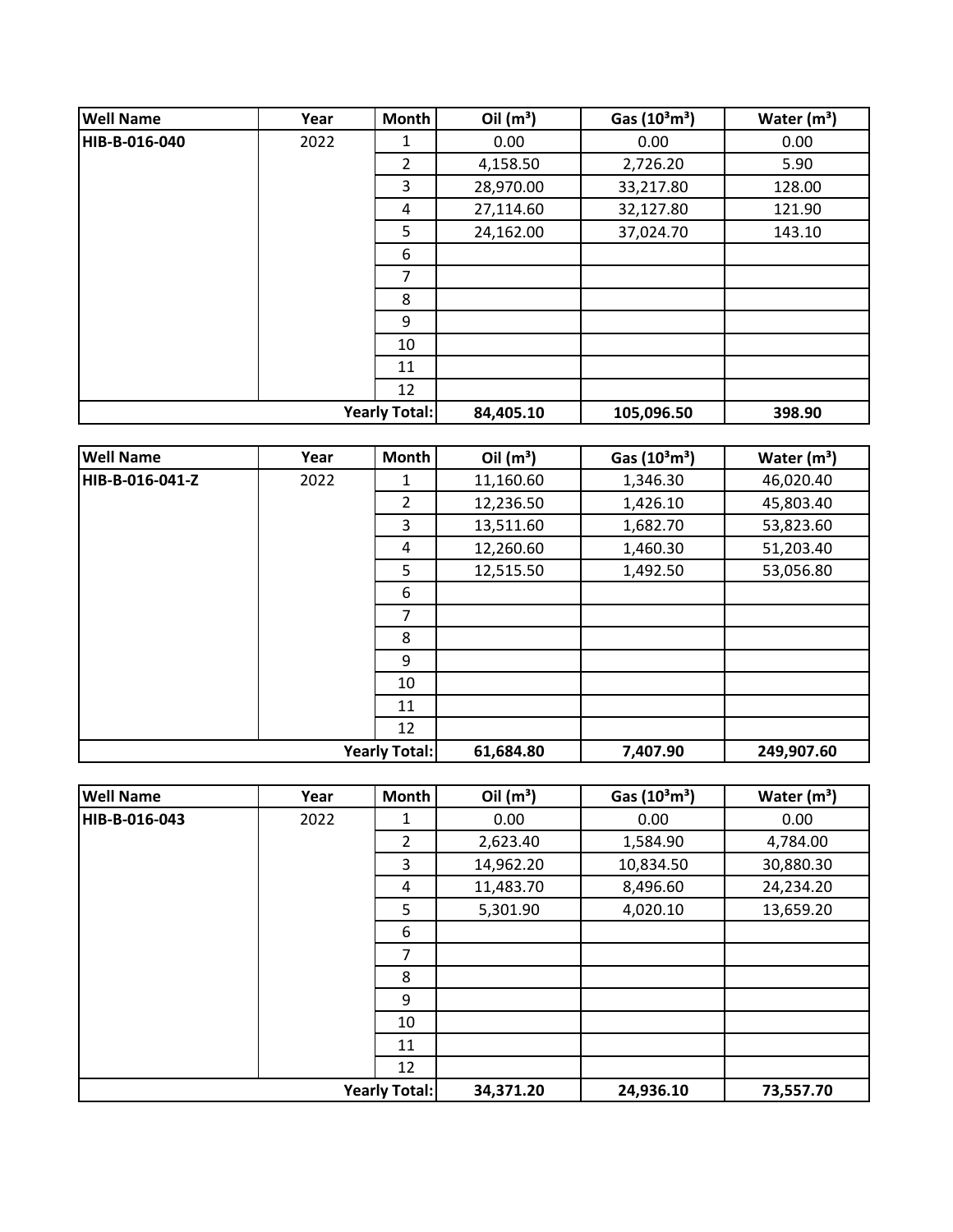| <b>Well Name</b> | Year | Month                | Oil $(m^3)$ | Gas (10 <sup>3</sup> m <sup>3</sup> ) | Water $(m^3)$ |
|------------------|------|----------------------|-------------|---------------------------------------|---------------|
| HIB-B-016-045-Z  | 2022 | 1                    | 0.00        | 0.00                                  | 0.00          |
|                  |      | 2                    | 0.00        | 0.00                                  | 0.00          |
|                  |      | 3                    | 0.00        | 0.00                                  | 0.00          |
|                  |      | 4                    | 0.00        | 0.00                                  | 0.00          |
|                  |      | 5                    | 0.00        | 0.00                                  | 0.00          |
|                  |      | 6                    |             |                                       |               |
|                  |      | 7                    |             |                                       |               |
|                  |      | 8                    |             |                                       |               |
|                  |      | 9                    |             |                                       |               |
|                  |      | 10                   |             |                                       |               |
|                  |      | 11                   |             |                                       |               |
|                  |      | 12                   |             |                                       |               |
|                  |      | <b>Yearly Total:</b> | 0.00        | 0.00                                  | 0.00          |

| <b>Well Name</b>     | Year | Month          | Oil $(m^3)$ | Gas (10 <sup>3</sup> m <sup>3</sup> ) | Water $(m^3)$ |
|----------------------|------|----------------|-------------|---------------------------------------|---------------|
| HIB-B-016-046        | 2022 | 1              | 0.00        | 0.00                                  | 0.00          |
|                      |      | $\overline{2}$ | 0.00        | 0.00                                  | 0.00          |
|                      |      | 3              | 0.00        | 0.00                                  | 0.00          |
|                      |      | 4              | 0.00        | 0.00                                  | 0.00          |
|                      |      | 5              | 0.00        | 0.00                                  | 0.00          |
|                      |      | 6              |             |                                       |               |
|                      |      | $\overline{7}$ |             |                                       |               |
|                      |      | 8              |             |                                       |               |
|                      |      | 9              |             |                                       |               |
|                      |      | 10             |             |                                       |               |
|                      |      | 11             |             |                                       |               |
|                      |      | 12             |             |                                       |               |
| <b>Yearly Total:</b> |      |                | 0.00        | 0.00                                  | 0.00          |

| <b>Well Name</b>     | Year | Month          | Oil $(m^3)$ | Gas $(10^3 \text{m}^3)$ | Water $(m^3)$ |
|----------------------|------|----------------|-------------|-------------------------|---------------|
| HIB-B-016-048-Y      | 2022 | 1              | 10,733.20   | 888.50                  | 419.30        |
|                      |      | $\overline{2}$ | 9,401.70    | 775.60                  | 598.20        |
|                      |      | 3              | 9,993.00    | 840.30                  | 1,084.30      |
|                      |      | 4              | 9,357.30    | 804.90                  | 1,092.30      |
|                      |      | 5              | 9,188.20    | 840.10                  | 1,236.80      |
|                      |      | 6              |             |                         |               |
|                      |      | 7              |             |                         |               |
|                      |      | 8              |             |                         |               |
|                      |      | 9              |             |                         |               |
|                      |      | 10             |             |                         |               |
|                      |      | 11             |             |                         |               |
|                      |      | 12             |             |                         |               |
| <b>Yearly Total:</b> |      | 48,673.40      | 4,149.40    | 4,430.90                |               |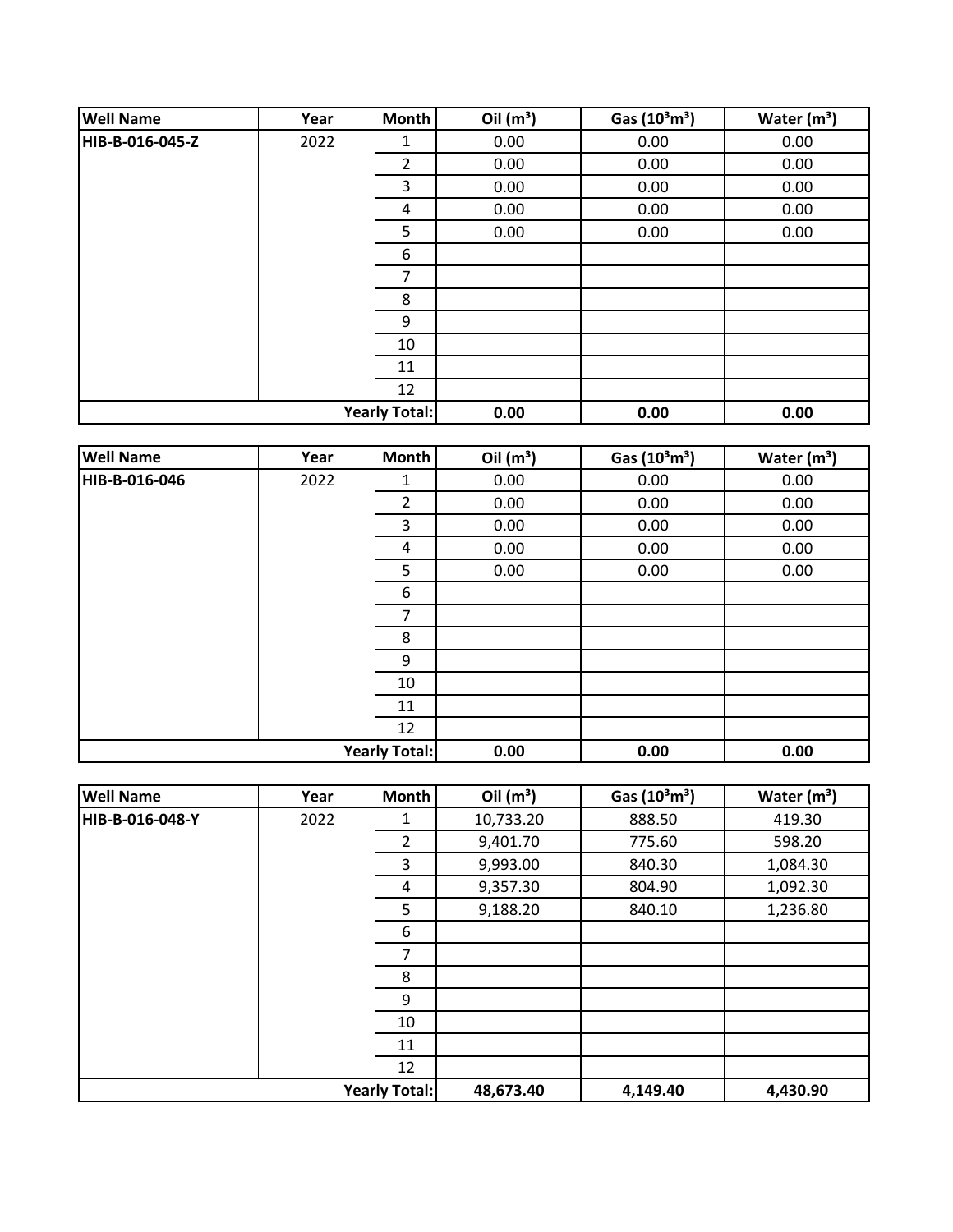| <b>Well Name</b> | Year | <b>Month</b>         | Oil $(m^3)$ | Gas $(10^3 \text{m}^3)$ | Water $(m^3)$ |
|------------------|------|----------------------|-------------|-------------------------|---------------|
| HIB-B-016-049-Y  | 2022 | 1                    | 3,961.90    | 8,358.70                | 322.10        |
|                  |      | $\overline{2}$       | 5,180.20    | 8,266.60                | 0.00          |
|                  |      | 3                    | 5,123.90    | 8,599.20                | 13.90         |
|                  |      | 4                    | 2,379.00    | 5,320.40                | 36.60         |
|                  |      | 5                    | 0.00        | 0.00                    | 0.00          |
|                  |      | 6                    |             |                         |               |
|                  |      | 7                    |             |                         |               |
|                  |      | 8                    |             |                         |               |
|                  |      | 9                    |             |                         |               |
|                  |      | 10                   |             |                         |               |
|                  |      | 11                   |             |                         |               |
|                  |      | 12                   |             |                         |               |
|                  |      | <b>Yearly Total:</b> | 16,645.00   | 30,544.90               | 372.60        |

| <b>Well Name</b>     | Year | <b>Month</b>   | Oil $(m^3)$ | Gas $(10^3 \text{m}^3)$ | Water $(m^3)$ |
|----------------------|------|----------------|-------------|-------------------------|---------------|
| HIB-B-016-056        | 2022 | 1              | 30,621.50   | 50,257.80               | 8,343.60      |
|                      |      | $\overline{2}$ | 27,408.80   | 45,364.30               | 7,537.70      |
|                      |      | 3              | 29,131.50   | 49,342.40               | 7,533.90      |
|                      |      | 4              | 26,169.80   | 46,292.30               | 7,020.80      |
|                      |      | 5              | 27,904.90   | 52,240.40               | 7,777.00      |
|                      |      | 6              |             |                         |               |
|                      |      | 7              |             |                         |               |
|                      |      | 8              |             |                         |               |
|                      |      | 9              |             |                         |               |
|                      |      | 10             |             |                         |               |
|                      |      | 11             |             |                         |               |
|                      |      | 12             |             |                         |               |
| <b>Yearly Total:</b> |      | 141,236.50     | 243,497.20  | 38,213.00               |               |

| <b>Well Name</b>     | Year | Month          | Oil $(m^3)$ | Gas $(10^3 \text{m}^3)$ | Water $(m^3)$ |
|----------------------|------|----------------|-------------|-------------------------|---------------|
| HIB-B-016-057-X      | 2022 | 1              | 9,898.30    | 2,211.70                | 11,475.10     |
|                      |      | $\overline{2}$ | 8,209.70    | 1,845.70                | 9,137.00      |
|                      |      | 3              | 7,842.50    | 1,986.40                | 11,095.30     |
|                      |      | 4              | 7,335.90    | 1,919.70                | 10,377.60     |
|                      |      | 5              | 6,747.90    | 1,878.80                | 13,640.60     |
|                      |      | 6              |             |                         |               |
|                      |      | 7              |             |                         |               |
|                      |      | 8              |             |                         |               |
|                      |      | 9              |             |                         |               |
|                      |      | 10             |             |                         |               |
|                      |      | 11             |             |                         |               |
|                      |      | 12             |             |                         |               |
| <b>Yearly Total:</b> |      |                | 40,034.30   | 9,842.30                | 55,725.60     |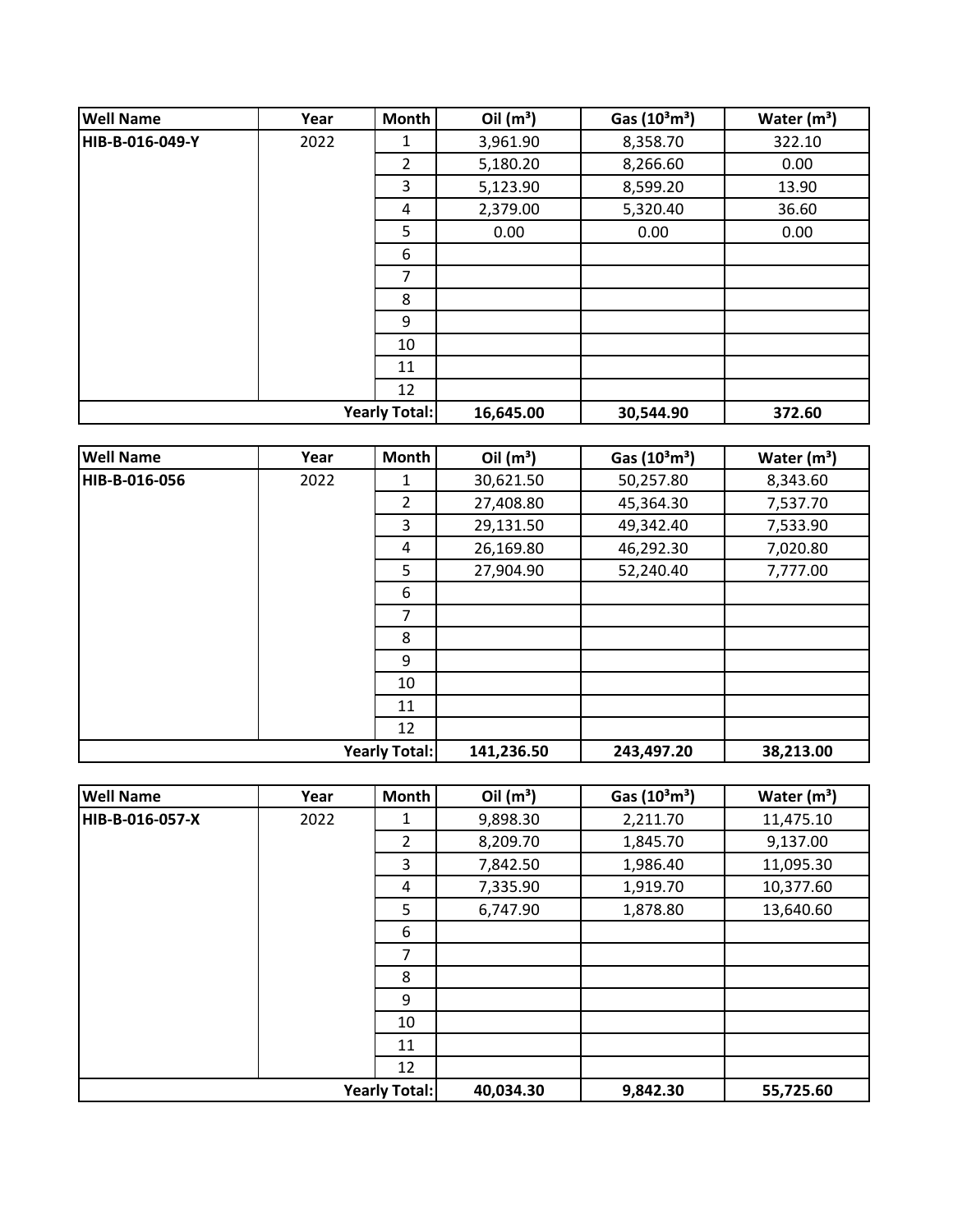| <b>Well Name</b> | Year | <b>Month</b>         | Oil $(m^3)$ | Gas $(10^3 \text{m}^3)$ | Water $(m3)$ |
|------------------|------|----------------------|-------------|-------------------------|--------------|
| HIB-B-016-058-Y  | 2022 | 1                    | 36,441.00   | 3,648.50                | 17,060.50    |
|                  |      | $\overline{2}$       | 30,080.60   | 2,944.50                | 12,572.90    |
|                  |      | 3                    | 31,144.90   | 3,164.90                | 13,619.20    |
|                  |      | 4                    | 22,877.00   | 2,367.20                | 10,923.90    |
|                  |      | 5                    | 30,080.40   | 3,566.40                | 18,753.60    |
|                  |      | 6                    |             |                         |              |
|                  |      | 7                    |             |                         |              |
|                  |      | 8                    |             |                         |              |
|                  |      | 9                    |             |                         |              |
|                  |      | 10                   |             |                         |              |
|                  |      | 11                   |             |                         |              |
|                  |      | 12                   |             |                         |              |
|                  |      | <b>Yearly Total:</b> | 150,623.90  | 15,691.50               | 72,930.10    |

| <b>Well Name</b>     | Year | <b>Month</b>   | Oil $(m^3)$ | Gas $(10^3 \text{m}^3)$ | Water $(m^3)$ |
|----------------------|------|----------------|-------------|-------------------------|---------------|
| HIB-B-016-059        | 2022 | 1              | 5,893.70    | 514.20                  | 1,603.00      |
|                      |      | $\overline{2}$ | 5,050.50    | 439.50                  | 1,259.60      |
|                      |      | 3              | 5,780.60    | 517.40                  | 1,615.30      |
|                      |      | 4              | 3,187.70    | 298.70                  | 1,000.40      |
|                      |      | 5              | 2,103.50    | 202.70                  | 656.60        |
|                      |      | 6              |             |                         |               |
|                      |      | $\overline{7}$ |             |                         |               |
|                      |      | 8              |             |                         |               |
|                      |      | 9              |             |                         |               |
|                      |      | 10             |             |                         |               |
|                      |      | 11             |             |                         |               |
|                      |      | 12             |             |                         |               |
| <b>Yearly Total:</b> |      | 22,016.00      | 1,972.50    | 6,134.90                |               |

| <b>Well Name</b> | Year | <b>Month</b>         | Oil $(m^3)$ | Gas $(10^3 \text{m}^3)$ | Water $(m^3)$ |
|------------------|------|----------------------|-------------|-------------------------|---------------|
| HIBS-B-016-063-Z | 2022 | 1                    | 16,205.70   | 2,893.00                | 49.40         |
|                  |      | $\overline{2}$       | 16,145.20   | 2,694.70                | 96.80         |
|                  |      | 3                    | 18,092.20   | 3,093.10                | 37.20         |
|                  |      | 4                    | 16,916.70   | 2,966.10                | 20.70         |
|                  |      | 5                    | 17,342.00   | 3,170.20                | 43.50         |
|                  |      | 6                    |             |                         |               |
|                  |      | 7                    |             |                         |               |
|                  |      | 8                    |             |                         |               |
|                  |      | 9                    |             |                         |               |
|                  |      | 10                   |             |                         |               |
|                  |      | 11                   |             |                         |               |
|                  |      | 12                   |             |                         |               |
|                  |      | <b>Yearly Total:</b> | 84,701.80   | 14,817.10               | 247.60        |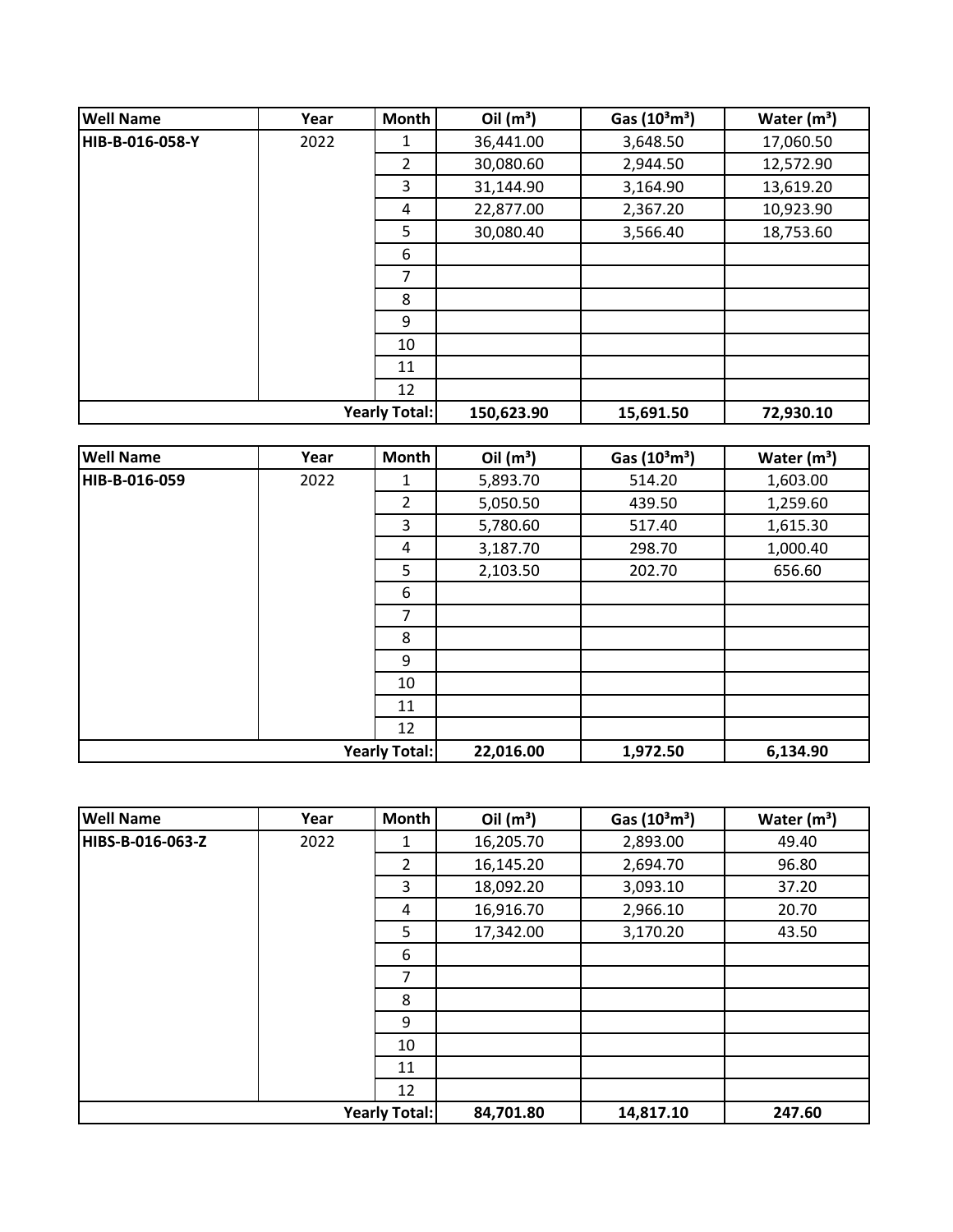| <b>Well Name</b>     | Year | <b>Month</b> | Oil $(m^3)$ | Gas $(10^3 \text{m}^3)$ | Water $(m3)$ |
|----------------------|------|--------------|-------------|-------------------------|--------------|
| HIBS-B-016-038       | 2022 | 1            | 3,952.70    | 934.20                  | 52,720.40    |
|                      |      | 2            | 4,395.40    | 1,033.70                | 54,463.80    |
|                      |      | 3            | 4,582.00    | 1,007.70                | 61,561.10    |
|                      |      | 4            | 3,876.60    | 799.50                  | 55,089.30    |
|                      |      | 5            | 4,069.90    | 920.60                  | 62,804.70    |
|                      |      | 6            |             |                         |              |
|                      |      | 7            |             |                         |              |
|                      |      | 8            |             |                         |              |
|                      |      | 9            |             |                         |              |
|                      |      | 10           |             |                         |              |
|                      |      | 11           |             |                         |              |
|                      |      | 12           |             |                         |              |
| <b>Yearly Total:</b> |      |              | 20,876.60   | 4,695.70                | 286,639.30   |

| <b>Well Name</b>     | Year | Month          | Oil $(m^3)$ | Gas $(10^3 \text{m}^3)$ | Water $(m^3)$ |
|----------------------|------|----------------|-------------|-------------------------|---------------|
| HIBS-B-016-042-Z     | 2022 | 1              | 60,290.20   | 6,939.80                | 40,509.60     |
|                      |      | $\overline{2}$ | 55,639.70   | 6,633.00                | 36,039.10     |
|                      |      | 3              | 57,893.20   | 6,634.50                | 39,230.80     |
|                      |      | 4              | 51,342.40   | 6,207.30                | 43,293.00     |
|                      |      | 5              | 51,969.50   | 6,574.80                | 47,714.10     |
|                      |      | 6              |             |                         |               |
|                      |      | $\overline{7}$ |             |                         |               |
|                      |      | 8              |             |                         |               |
|                      |      | 9              |             |                         |               |
|                      |      | 10             |             |                         |               |
|                      |      | 11             |             |                         |               |
|                      |      | 12             |             |                         |               |
| <b>Yearly Total:</b> |      |                | 277,135.00  | 32,989.40               | 206,786.60    |

| <b>Well Name</b>     | Year | Month          | Oil $(m^3)$ | Gas $(10^3 \text{m}^3)$ | Water $(m^3)$ |
|----------------------|------|----------------|-------------|-------------------------|---------------|
| HIBS-B-016-047-Z     | 2022 | 1              | 13,765.20   | 2,303.50                | 86,496.00     |
|                      |      | $\overline{2}$ | 13,075.70   | 2,514.00                | 76,328.70     |
|                      |      | 3              | 18,025.60   | 2,982.90                | 79,501.00     |
|                      |      | 4              | 17,483.40   | 2,862.90                | 71,711.00     |
|                      |      | 5              | 17,802.30   | 3,005.50                | 75,350.50     |
|                      |      | 6              |             |                         |               |
|                      |      | 7              |             |                         |               |
|                      |      | 8              |             |                         |               |
|                      |      | 9              |             |                         |               |
|                      |      | 10             |             |                         |               |
|                      |      | 11             |             |                         |               |
|                      |      | 12             |             |                         |               |
| <b>Yearly Total:</b> |      | 80,152.20      | 13,668.80   | 389,387.20              |               |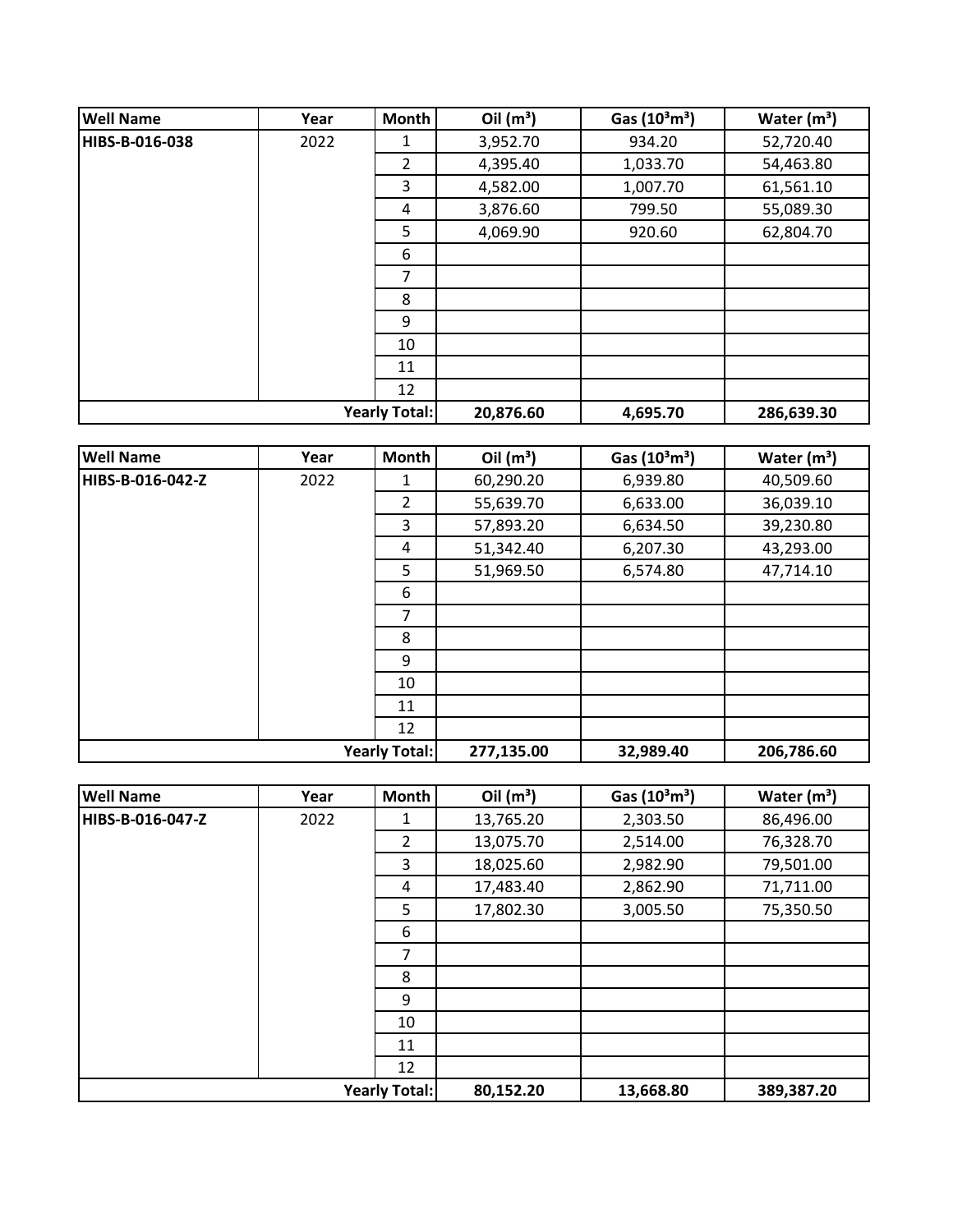| <b>Well Name</b>     | Year | <b>Month</b> | Oil $(m^3)$ | Gas $(10^3 \text{m}^3)$ | Water $(m3)$ |
|----------------------|------|--------------|-------------|-------------------------|--------------|
| HIBS-B-016-064       | 2022 | 1            | 319.50      | 125.00                  | 7,651.90     |
|                      |      | 2            | 0.00        | 0.00                    | 0.00         |
|                      |      | 3            | 859.80      | 338.20                  | 19,392.40    |
|                      |      | 4            | 3,409.90    | 1,373.20                | 77,426.60    |
|                      |      | 5            | 750.10      | 331.60                  | 36,894.00    |
|                      |      | 6            |             |                         |              |
|                      |      | 7            |             |                         |              |
|                      |      | 8            |             |                         |              |
|                      |      | 9            |             |                         |              |
|                      |      | 10           |             |                         |              |
|                      |      | 11           |             |                         |              |
|                      |      | 12           |             |                         |              |
| <b>Yearly Total:</b> |      |              | 5,339.30    | 2,168.00                | 141,364.90   |

| <b>Well Name</b>     | Year | Month          | Oil $(m^3)$ | Gas $(10^3 \text{m}^3)$ | Water $(m^3)$ |
|----------------------|------|----------------|-------------|-------------------------|---------------|
| HIBS-B-016-021-X     | 2022 | 1              | 8,611.00    | 1,457.90                | 84,814.30     |
|                      |      | $\overline{2}$ | 8,910.10    | 1,511.40                | 86,192.20     |
|                      |      | 3              | 9,918.20    | 1,443.40                | 77,030.70     |
|                      |      | 4              | 9,712.80    | 1,409.20                | 73,004.40     |
|                      |      | 5              | 11,048.40   | 1,529.90                | 75,807.70     |
|                      |      | 6              |             |                         |               |
|                      |      | $\overline{7}$ |             |                         |               |
|                      |      | 8              |             |                         |               |
|                      |      | 9              |             |                         |               |
|                      |      | 10             |             |                         |               |
|                      |      | 11             |             |                         |               |
|                      |      | 12             |             |                         |               |
| <b>Yearly Total:</b> |      |                | 48,200.50   | 7,351.80                | 396,849.30    |

| <b>Well Name</b> | Year | Month                | Oil $(m^3)$ | Gas $(10^3 \text{m}^3)$ | Water $(m^3)$ |
|------------------|------|----------------------|-------------|-------------------------|---------------|
| HIBS-B-016-020-V | 2022 | 1                    | 26,351.30   | 1,230.40                | 55,333.90     |
|                  |      | $\overline{2}$       | 21,017.40   | 980.20                  | 43,754.00     |
|                  |      | 3                    | 26,795.10   | 1,460.30                | 57,317.20     |
|                  |      | 4                    | 25,098.40   | 1,363.60                | 48,407.50     |
|                  |      | 5                    | 25,350.70   | 1,399.70                | 51,052.30     |
|                  |      | 6                    |             |                         |               |
|                  |      | 7                    |             |                         |               |
|                  |      | 8                    |             |                         |               |
|                  |      | 9                    |             |                         |               |
|                  |      | 10                   |             |                         |               |
|                  |      | 11                   |             |                         |               |
|                  |      | 12                   |             |                         |               |
|                  |      | <b>Yearly Total:</b> | 124,612.90  | 6,434.20                | 255,864.90    |